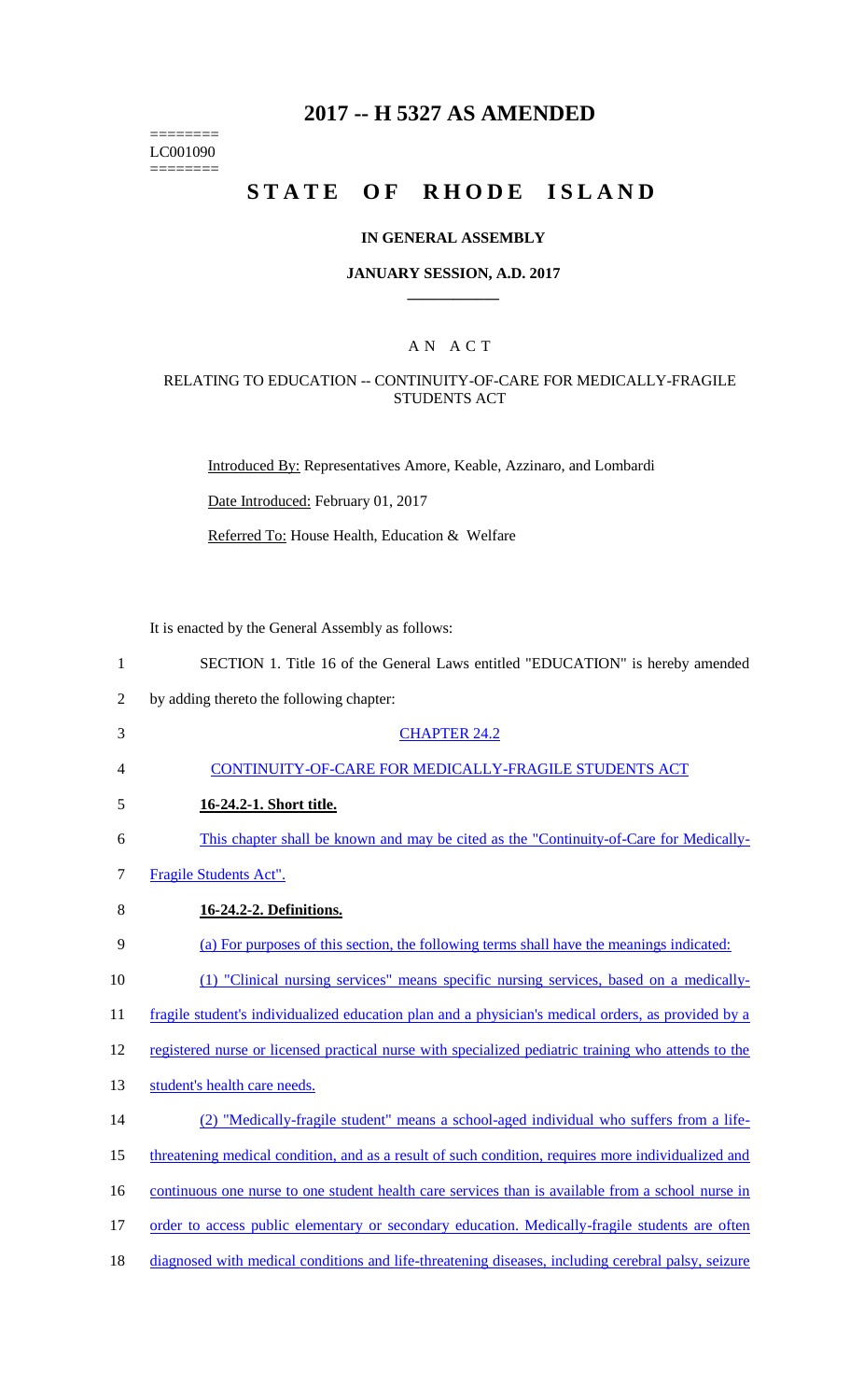1 disorder, and other neurological diseases that require mechanical ventilation and emergent 2 intervention by providers of clinical nurse services while attending school. Medically-fragile 3 students who require clinical nursing services while attending school should expect and receive

- 4 the same level of health care services that they receive at home.
- 5 (3) "Provider" means an agency that renders clinical nursing services and is approved by 6 the department of health as a "home nursing care provider" which allows the agency to deliver 7 skilled nursing care services and personal care attendant services in the patient's home pursuant to 8 §23-17-4. Additionally, the home nursing provider must be accredited by a national home care 9 accrediting body.
- 

## 10 **16-24.2-3. Continuity-of-care for medically-fragile students.**

11 (a) A school district shall only utilize or employ for the provision of nursing services in 12 the public schools of the district individuals holding a current school nurse teacher certificate 13 issued by the department of elementary and secondary education with a current professional 14 license as a registered nurse issued by the department of health, except for those non-school 15 personnel who are otherwise authorized by statute or regulation to perform specific health care-16 related services. Special education students and those with medical needs requiring specialized 17 care, apart from the direct employ of the school district, shall have that care rendered by an 18 appropriate provider as appointed by the department of elementary and secondary education from 19 providers licensed by the department of health under §23-17-4. 20 (b) The parent(s) or legal guardian(s) of a medically-fragile student shall have the option 21 to choose a provider to render clinical nursing services to the student, and the public school 22 district shall allow the provider chosen by the parent(s) or legal guardian(s) to render such 23 services to the student only if the cost to the school district remains neutral. The parent(s) or legal 24 guardian(s) of a medically-fragile student shall be provided access to clinical nursing services at 25 home by the child's home nursing care provider when their child's absence from school is related 26 to their life-threatening medical condition or is otherwise a health-related absence.

27 SECTION 2. This act shall take effect on August 14, 2017.

#### ======== LC001090 ========